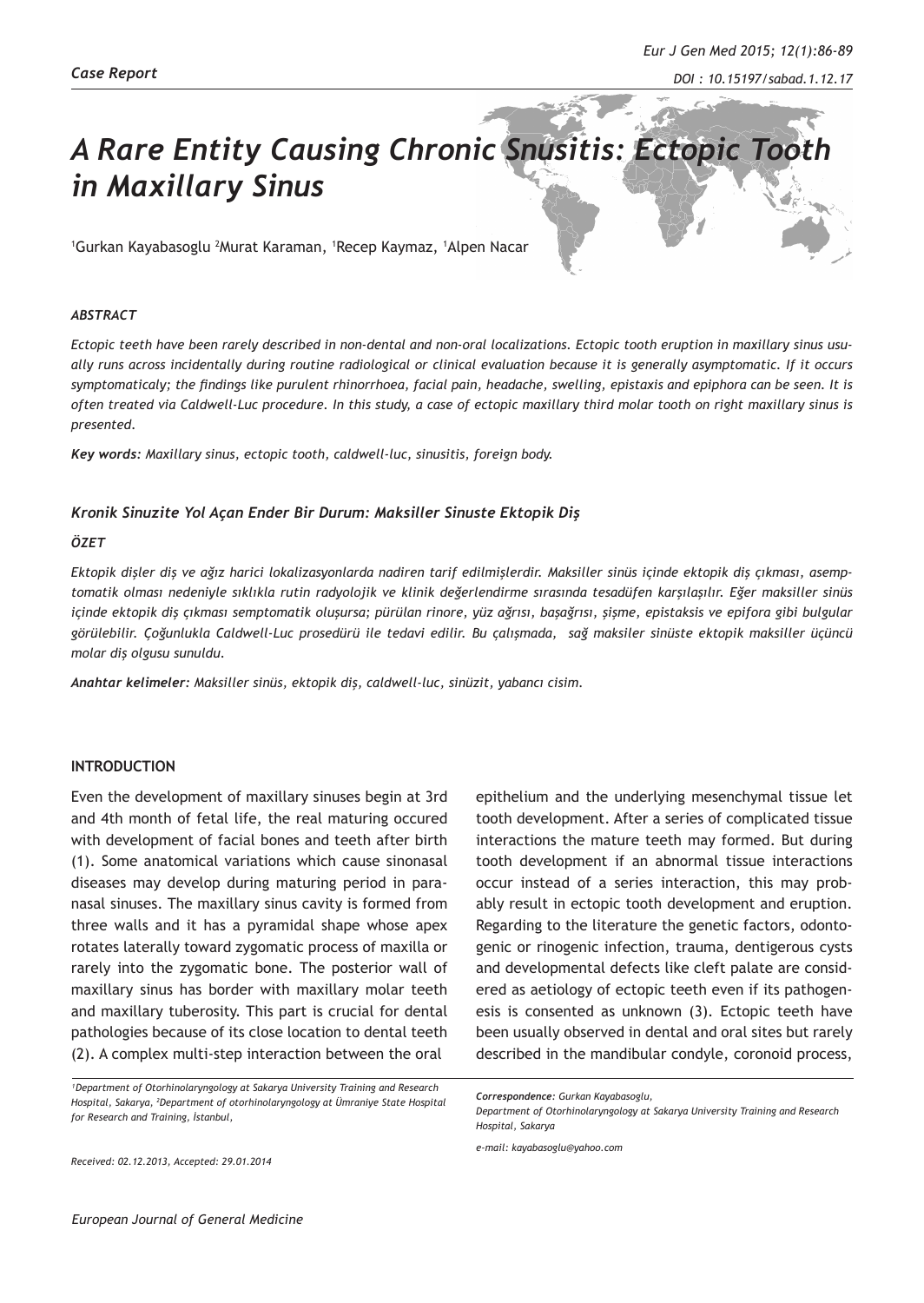orbit, palate, nasal cavity, nasal septum, chin and the maxillary antrum (4, 5). Contrary, dental impressions or affections may be commonly seen within the maxillary sinus (6). The 3rd maxillary and mandibular teeth have more ectopic variation than other teeth in developmental aspect. Nevertheless, the developmental anomalies or variations can be relatively seen more common especially at the 3rd maxillary teeth.

The dental originated foreign bodies are the most common observed ones among those located in maxillary sinus. They are usually formed as a result of longterrm migration of endodental prothesis into the sinus cavity or uncontrolled application of tooth filling. The ectopic tooth eruptions in maxillary sinus reported in literature are usually run across incidentally during routine radiological evaluation but they are also rarely coincident with maxillary inflammation causing chronic sinusitis (4, 5, 7). In present study, a case of a 46-year-old woman with an ectopic maxillary third molar tooth, which presented in the right maxillary sinus with purulent rhinorrhea was described with a review of the related literature.

## **CASE**

A 46-year-old woman, who had not any anamnesis of recent tooth extraction or filling, applied to the otorhinolaryngology clinic with the complaint of continuous nasal obstruction, postnasal discharge and severe facial pain for three-four years. Even she had received several courses of medical therapy for sinusitis prescribed by otorhinolaryngologist during the last four years, the problem did not resolve.

Computed tomography (CT) scan of the paranasal sinuses demonstrated complete opacification of the right maxillary sinus accompanied with mucosal hypertrophy at base of the sinus compatible with inflammatory changes that made the diagnosis of maxillary sinusitis precise. CT scan showed also a focal area of density comparable to bone; thus firstly it was considered as compatible with an ectopic molar tooth eruption which fills the base of right maxillary sinus. (Figure 1). Then the intraoral tooth examination was performed and the dentition was evaluated; as a result all teeth were found vital in the right upper quadrant except the right upper third molar tooth which was missing in despite of the absence of history about any previous extraction. The diagnosis of



*Figure 1. CT scan of the paranasal sinuses demonstrated complete opacification of the right maxillary sinus accompanied with a focal area of density comparable to bone; thus firstly it was considered as compatible with an ectopic molar tooth eruption which fills the base of right maxillary sinus.*

3rd ectopic molar teeth in right maxillary sinus became more clear with findings of CT scan.

The treatment was subsequently achieved by removal of the ectopic tooth under general anesthesia via a Caldwell-Luc procedure. A vestibular incision was made from lateral incisor up to the second molar tooth. The inside of sinus was exposed after a bony window was created (Figure 2). Then the 3rd molar tooth was re-



*Figure 2. The inside of sinus was exposed after a bony window was created in Caldwell-Luc procedure.*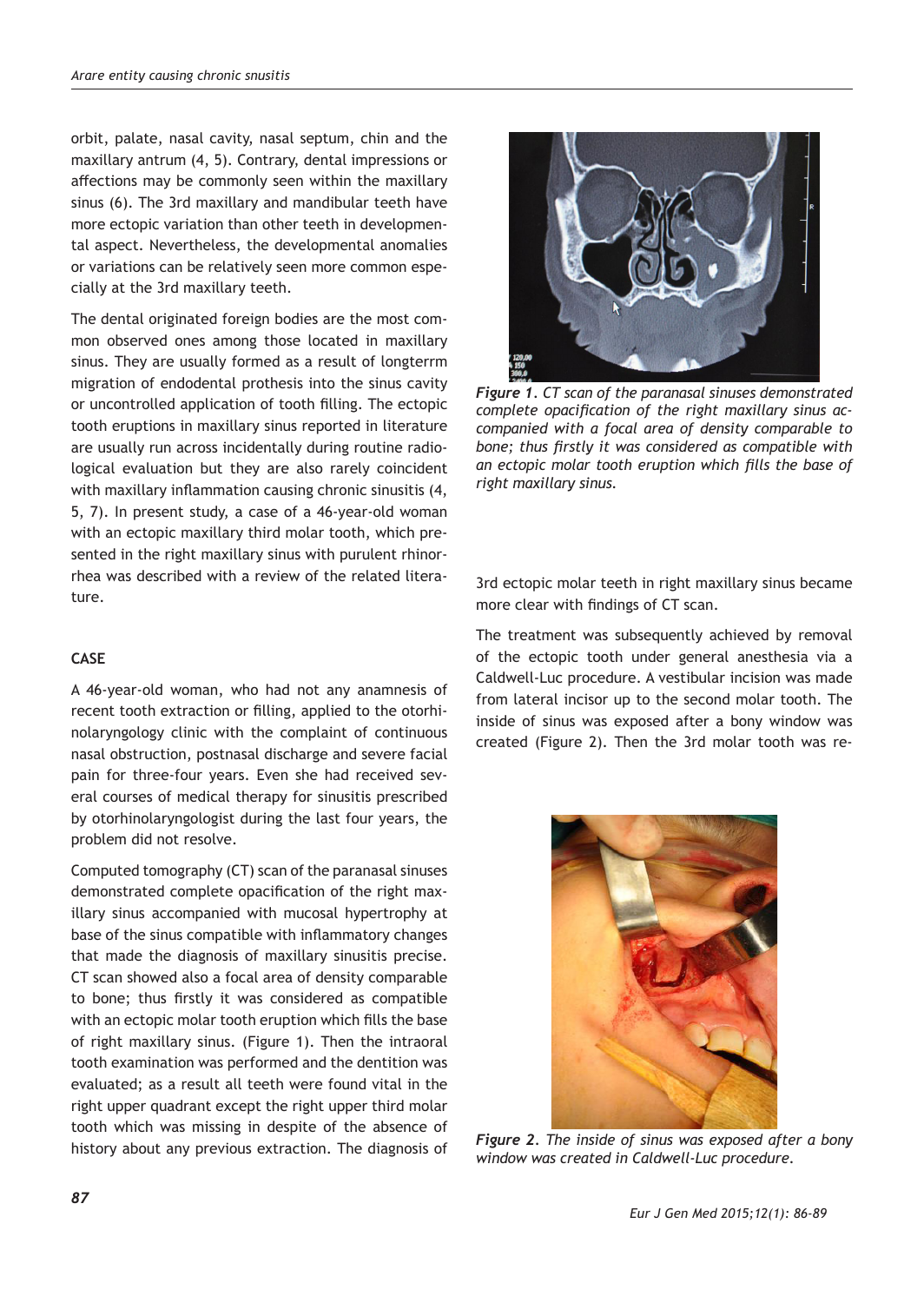

*Figure 3. The 3rd molar tooth was removed from maxillary sinus.*

moved from sinus cavity (Figure 3). The maxillary sinus ostium was enlarged via functional edoscopic sinus surgery at the same seance. There was not any problems in postoperative period, even the patient's symptoms were resolved completely and remained symptom-free for over a follow-up period of 1 year. We explained the scientific importance of the patient's disease to her, and she provided consent for publication of her case in scientific literature.

## **DISCUSSION**

There are variety of etiologic factors for chronic sinusitis, including also foreign bodies in sinuses.The foreign bodies are not rarely seen in maxillary sinuses. Various kind of foreign bodies, removed from maxillary sinus, reported like tooth roots (5,8,9), suture needle (10), piece of wood (11), piece of scissors (12) and whole of tooth similar to presented case report (5,7,13). Since its base consists of a thin bony layer, the growing of the roots of the molar and premolar teeth towards maxillary antrum and the migration of the whole or the root of teeth to antrum during tooth extraction can be observed. (8, 9) Bony resorption of alveolar process due to osteoporosis in adults creates predispositon for teeth eruptions towards sinus cavity. Many ectopic tooth eruption cases in the maxillary sinus are asymptomatic. If the ectopic tooth does not obstruct the sinus ostium, there would not be any increased pressure causing symptoms like pain. (5,7) Even then ectopic teeth in paranasal sinuses can present with a variety of clinical manifestations. If ectopic tooth obstruct the sinus ostium and blocks

flow within or through maxillary sinus, it would tend to disturb the ventilation and drainage and to cause an increase in pressure, which could result in swelling and pain; thus induce a clinic of chronic sinusitis.

With regard to the literature, most of the cases reports presenting ectopic dental development within the maxillary sinus indicate symptomatic findings (13,14) Literature review showed that these cases present with recurrent or chronic sinusitis (4), sepsis, nasolacrimal duct obstruction, ostiomeatal complex obstruction (15), headaches and facial numbness (6). The importance of radiographic examination was defined for diagnosis of an ectopic tooth beside scored symptomatology. Among these 30 case reports. 12 patients complained of swelling, 5 of nasal obstruction, 5 of rhinorrhoea, 4 of headache, 2 of epiphora, and only one patient complained of orbital proptosis. Six patients were asymptomatic and were noticed incidentally on radiologic examination (16). To scan the foreign bodies in paranasal sinuses with CT is preferred because it simplifies to plan the surgical procedure. Bodner L. et al (5) evaluated the images obtained from twelve patients with teeth in the maxillary sinus by CT and plain film radiography (PFR) in diagnosis and treatment plan. The three-dimensional morphology of the tooth, its inclination, proximity to the sinus wall, surgical planning and prediction of prognosis and complications were estimated on both PFR and on CT scans and scored. They concluded that the radiographical features interpreted from PFR were fair or poorly diagnosed whereas CT provided excellent features. Their surgical approach of choice was based on CT interpretation (5).

The common treatment modality of an ectopic tooth in the maxillary sinus is usually surgical removal via a Caldwell-Luc procedure. To take the ectopic tooth out in a trans-nasal way may be attempted if the tooth is small and sited near the maxillary ostium. If left untreated, the ectopic tooth has the tendency to form a cyst or tumor and/or the lesion may cause perforation of the orbital floor and obliteration of the nasal cavity. Mohan et al (17) reported that they treated a case of ectopic tooth, which was the cause of recurrent sinusitis and purulent rhinorrhea in spite of administering antibiotics repeatedly, by Caldwell-Luc procedure. In conclusion, the dental originated foreign bodies are the most common observed ones among those located in maxillary sinus. As reported in present study, the ectopic tooth eruptions in maxillary sinus are usually run across